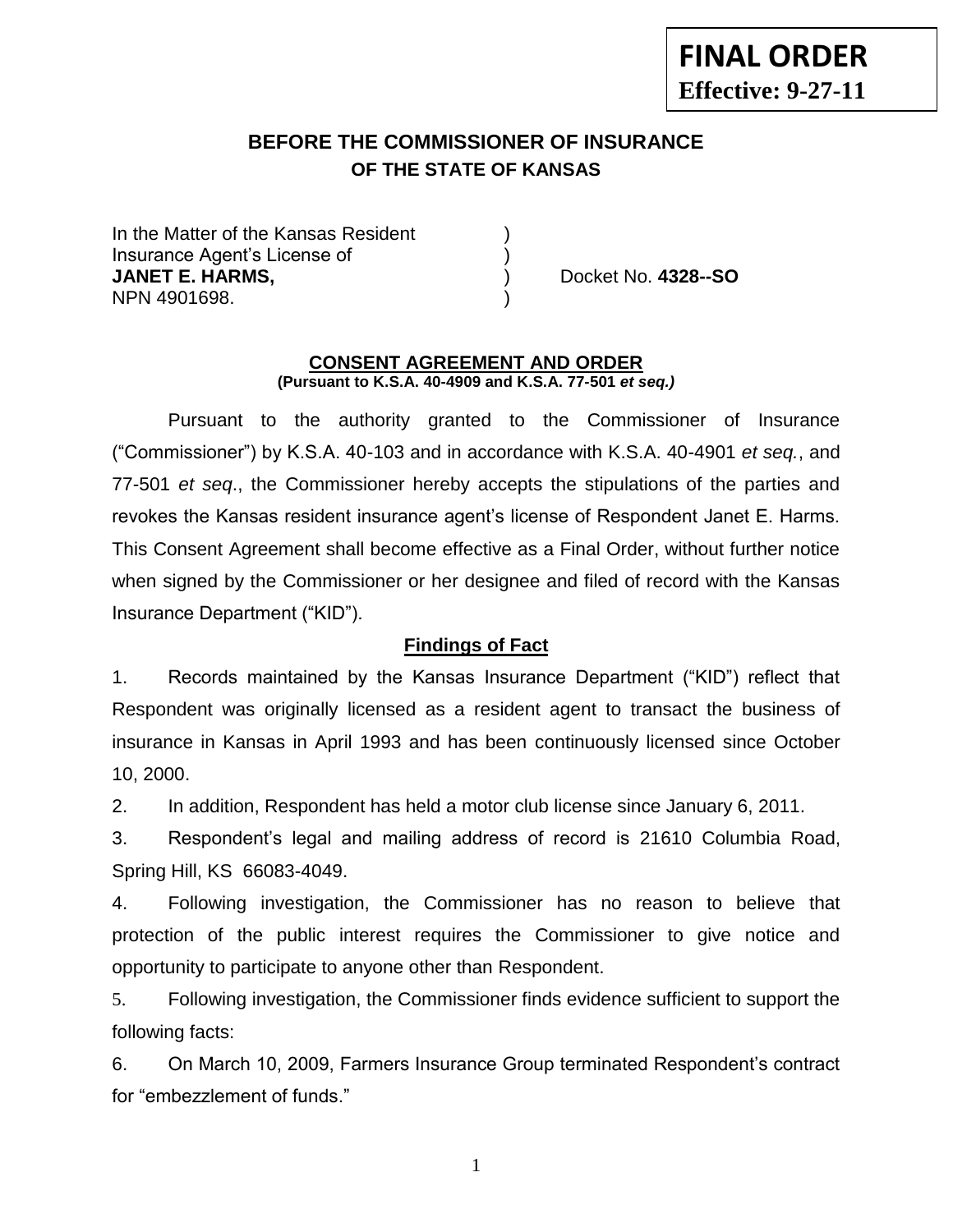7. Following further investigation, KID licensing staff determined that Respondent was in arrears in forwarding premium to Farmers in the amount of \$1,772.90, received from three consumers.

8. On March 16, 2009, KID received a complaint from a wholesale insurance agency that Respondent had failed to make payment on an insufficient funds check issued to the agency for insurance premium.

9. KID licensing staff counseled Respondent for poor business practices in a letter dated August 9, 2009, but recommended no formal disciplinary action.

10. On or about December 8, 2010, AIM Group, licensed as a Kansas resident agency, terminated Respondent's producing contract for falsely telling clients they had insurance coverage.

11. Subsequently, the agency provided copies of three ACORD "Evidence of Personal Property Insurance" certificates signed by Respondent. The forms showed dwelling, premises liability, and medical payments coverage bound with "Berkshire Hathaway" on multiple properties owned by a single consumer beginning October 30, 2010.

12. Berkshire Hathaway is a holding company and not an insurance company.

13. Respondent appeared in person on April 28, 2011, at KID's request to answer questions regarding AIM's allegations.

14. Respondent stated she believed she had binding authority with "Berkshire Hathaway."

15. KID's contacts with Berkshire Hathaway Homestate Companies deny that agents have authority to bind coverage without approval of a company and deny that Respondent requested a quote for the named insured on the binders.

16. Neither KID nor AIM Group has been able to confirm that the risks were placed with any company.

17. Premium paid by check by the mortgagee on one property belonging to the same consumer was not received by the company although the check for \$687.00 cleared the mortgagee's bank on September 3, 2010.

18. At KID's request, Respondent agreed to produce bank records from her personal accounts for the last six months of 2010.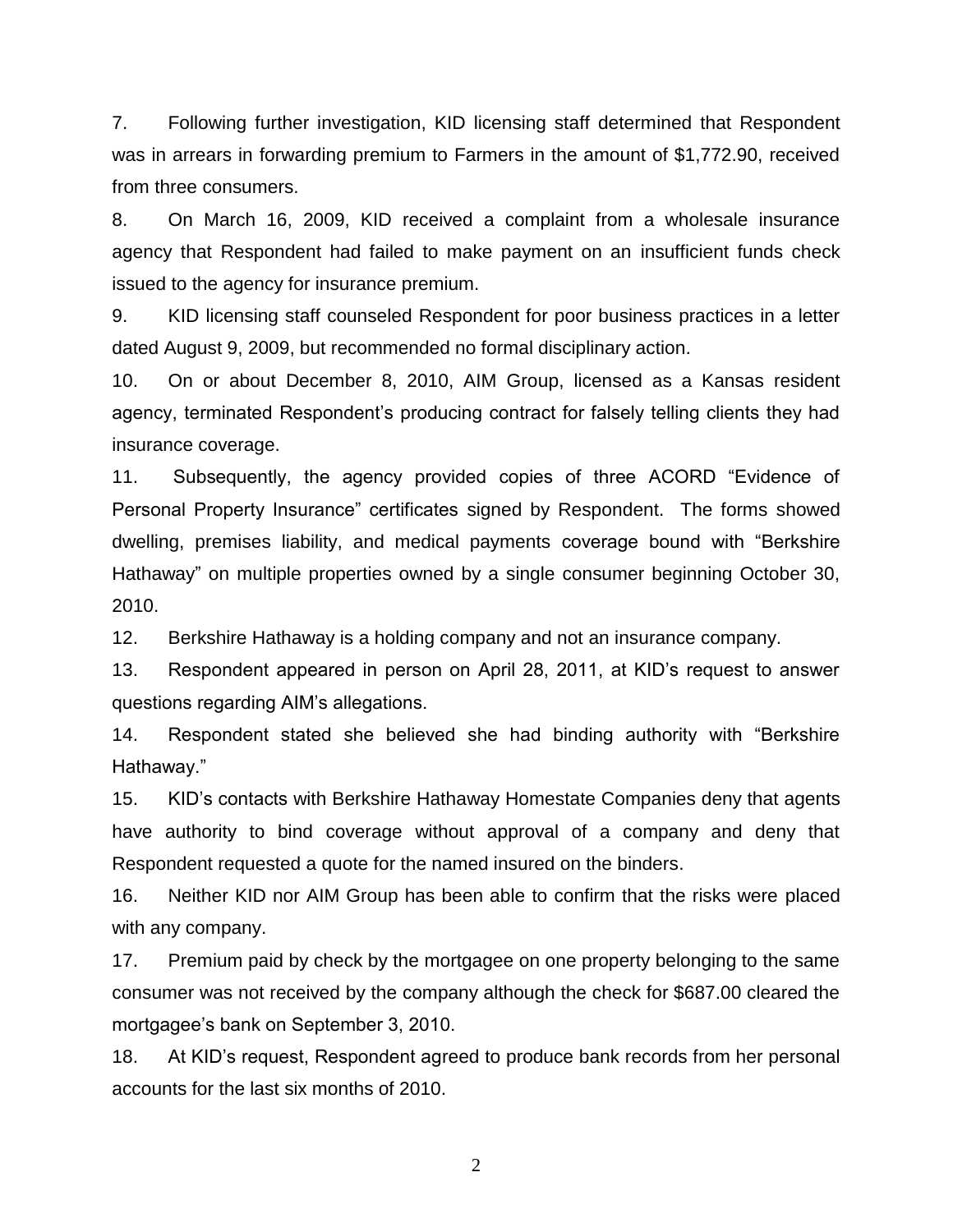19. Respondent provided printouts of transaction summaries from online access, without copies of checks and deposits, for two checking and one savings account.

20. The purported transaction summary of Respondent's personal checking account shows a deposit of \$1287.00 on September 2, 2010, followed by a withdrawal of \$700.00.

21. The entries appear to have been modified to obscure a deposit and increase in the balance of \$687.00.

22. Records obtained directly from the bank confirm that the deposit was \$687.00 and the withdrawal was \$100.

23. In addition, Respondent modified other deposit entries to conceal the amounts of deposits.

24. Respondent was served with a summary order proposing to revoke Respondent's Kansas resident insurance agent license based on substantially the foregoing allegations of fact, and Respondent timely requested a hearing.

25. Respondent understands her right to have a hearing on the facts and disposition and to seek review of an adverse order in this matter.

26. Respondent now states that she does not plan to engage in the business of insurance in the future and offers to resolve the pending action by consent agreement.

27. Respondent expressly waives hearing and stipulates to the foregoing facts.

28. Respondent stipulates that sufficient admissible evidence exists to prove those facts by at least a preponderance of the evidence and that proof of those facts is sufficient to support revocation of her license.

29. Respondent further waives administrative and judicial review.

#### **Applicable Law**

30. K.S.A. 40-4909(a) provides, in relevant part:

"The commissioner may deny, suspend, revoke or refuse renewal of any license issued under this act if the commissioner finds that the applicant or license holder has. . . (4) Improperly withheld, misappropriated or converted any moneys or properties received in the course of doing insurance business. . . . (8) Used any fraudulent, coercive, or dishonest practice, or demonstrated any incompetence, untrustworthiness, or financial irresponsibility in the conduct of business in this state or elsewhere. . . ." K.S.A. 2010 Supp. 40-4909(a).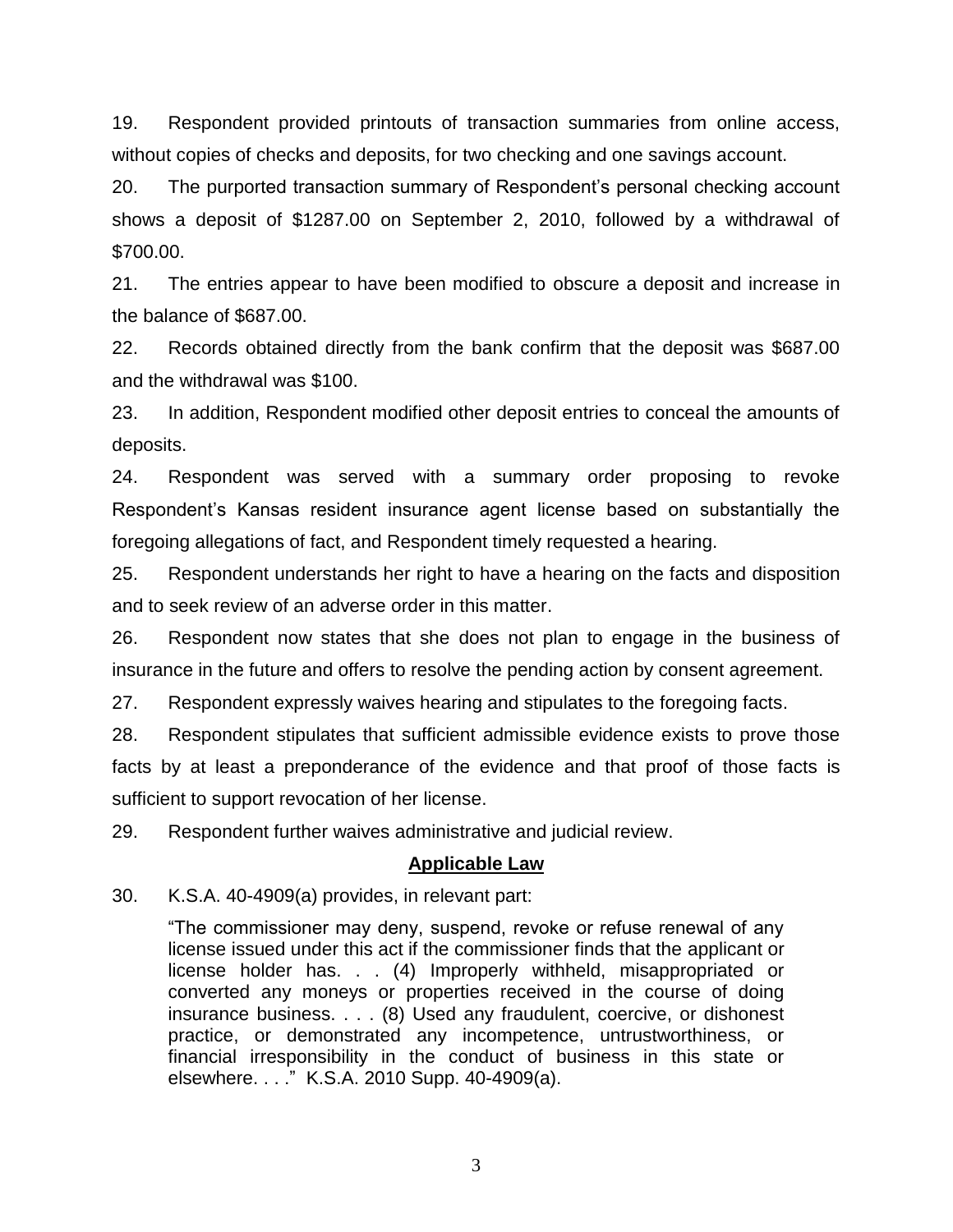31. In addition, the Commissioner may revoke any license issued under the Insurance Agents Licensing Act if the Commissioner finds that the interests of the insurer or the insurable interests of the public are not properly served under such license. K.S.A. 2010 Supp. 40-4909(b).

32. "No person whose license as an agent or broker had been suspended or revoked shall be employed by any insurance company doing business in this state either directly, indirectly, as an independent contractor or otherwise to negotiate or effect contracts of insurance, suretyship or indemnity or perform any act toward the solicitation of or transaction of any business of insurance during the period of such suspension or revocation." K.S.A. 2010 Supp. 40-4909(g).

### **Conclusions of Law**

33. The Commissioner has jurisdiction over Respondent as well as the subject matter of this proceeding, and such proceeding is held in the public interest.

34. The Commissioner finds that Respondent has improperly withheld, misappropriated, or converted money or property received in the course of doing insurance business.

35. The Commissioner also finds from the same facts that Respondent has used fraudulent or dishonest practices and demonstrated untrustworthiness or financial irresponsibility in the conduct of business.

36. Based on the foregoing findings, the Commissioner concludes that sufficient grounds exist for the revocation of Respondent's insurance agent license pursuant to K.S.A. 2010 Supp. 40-4909(a).

37. Further, the Commissioner finds that Respondent's license should be revoked pursuant to K.S.A. 40-4909(b) because it is not serving the interests of the insurer or the insurable interests of the public.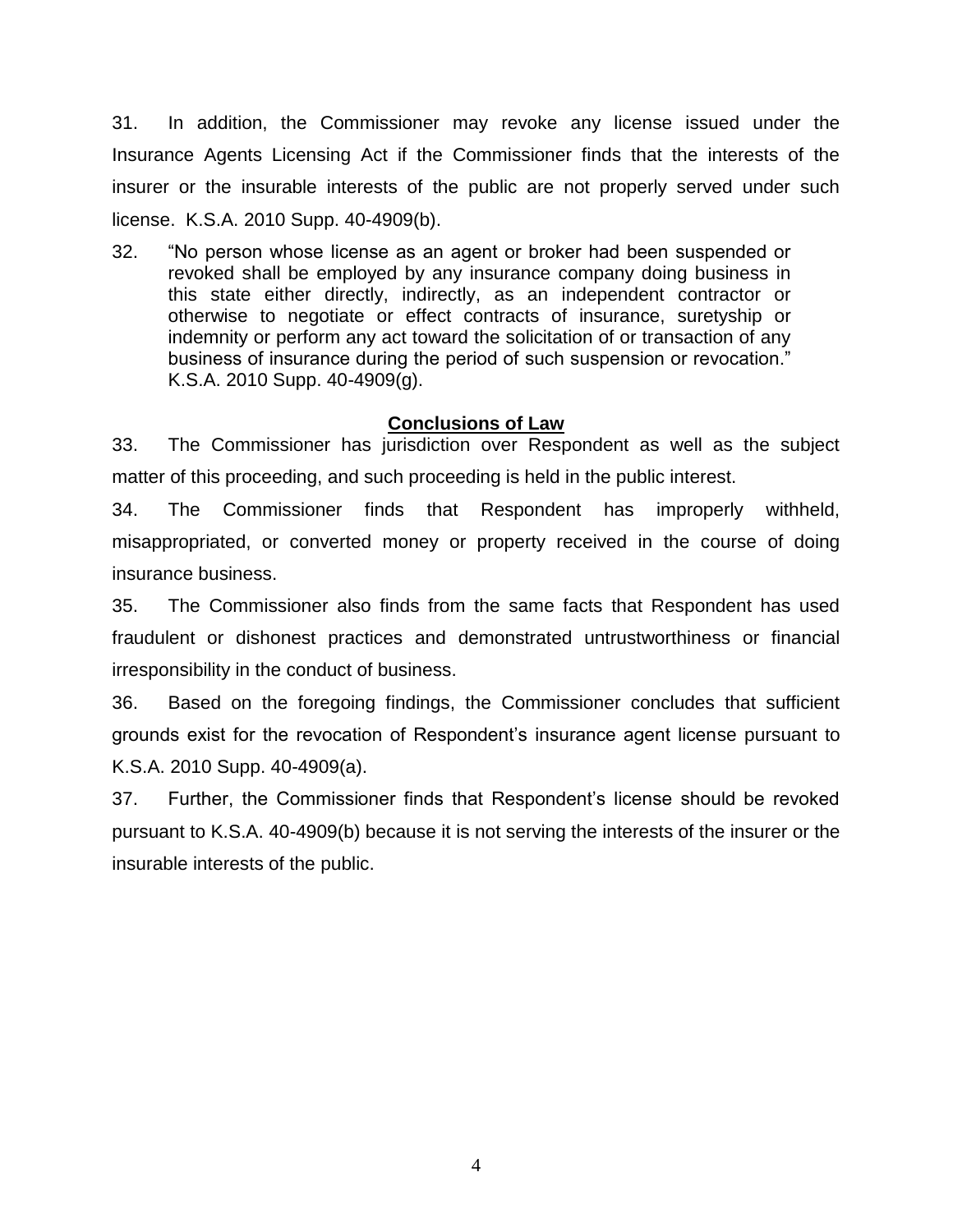## **Stipulation**

The undersigned stipulates and agrees to the foregoing findings of fact and conclusions of law and waives her rights to administrative hearing and judicial review of the Commissioner's Order.

\_/s/ Janet E. Harms\_\_\_\_\_\_\_\_\_\_\_\_\_\_\_

Janet E. Harms Date Respondent

Prepared by:

\_/s/ Brenda J. Clary\_\_\_\_\_\_\_\_\_\_\_\_\_\_\_\_ Brenda J. Clary Staff Attorney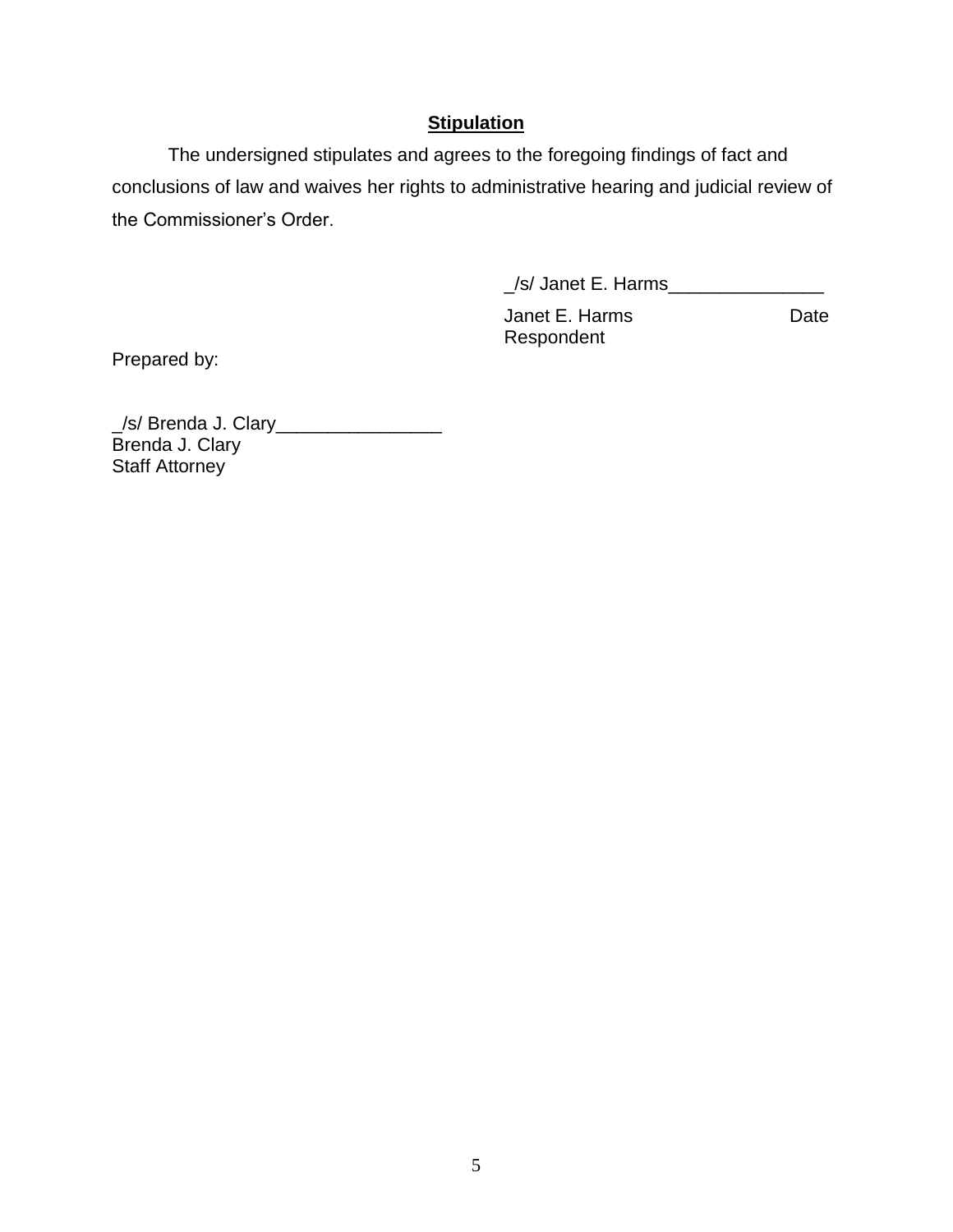### **Policy to be Served**

Before issuing an insurance agent license, the Commissioner must determine that the applicant is qualified and has not committed any act that would be grounds for denial, suspension, or revocation. K.S.A. 40-4905(b). Further, the Commissioner may revoke any license issued under the Insurance Agents Licensing Act if the Commissioner finds that the interests of the insurer or the insurable interests of the public are not properly served under the license. The following action is appropriate to promote the security and integrity of the insurance business and protect insurance consumers by licensing, or continuing to license, persons or entities to sell, solicit, or negotiate insurance in the State of Kansas only if their conduct indicates they are both qualified and trustworthy.

**THE COMMISSIONER OF INSURANCE THEREFORE ORDERS** that the Kansas resident insurance agent's license and motor club license of **JANET E. HARMS** are hereby **REVOKED,** and **JANET E. HARMS** shall **CEASE and DESIST** from the sale, solicitation, or negotiation of insurance, receiving compensation deriving from the sale, solicitation, or negotiation of insurance conducted on and after the effective date of this order, or performing any act toward the solicitation of or transaction of any business of insurance from and after the effective date of this order.

### **IT IS SO ORDERED THIS \_\_27th\_\_ DAY OF SEPTEMBER 2011, IN THE CITY OF TOPEKA, COUNTY OF SHAWNEE, STATE OF KANSAS.**



\_/s/ Robert Tomlinson\_\_\_\_\_\_\_\_\_\_\_\_\_\_ Robert M. Tomlinson Assistant Commissioner of Insurance Presiding Officer